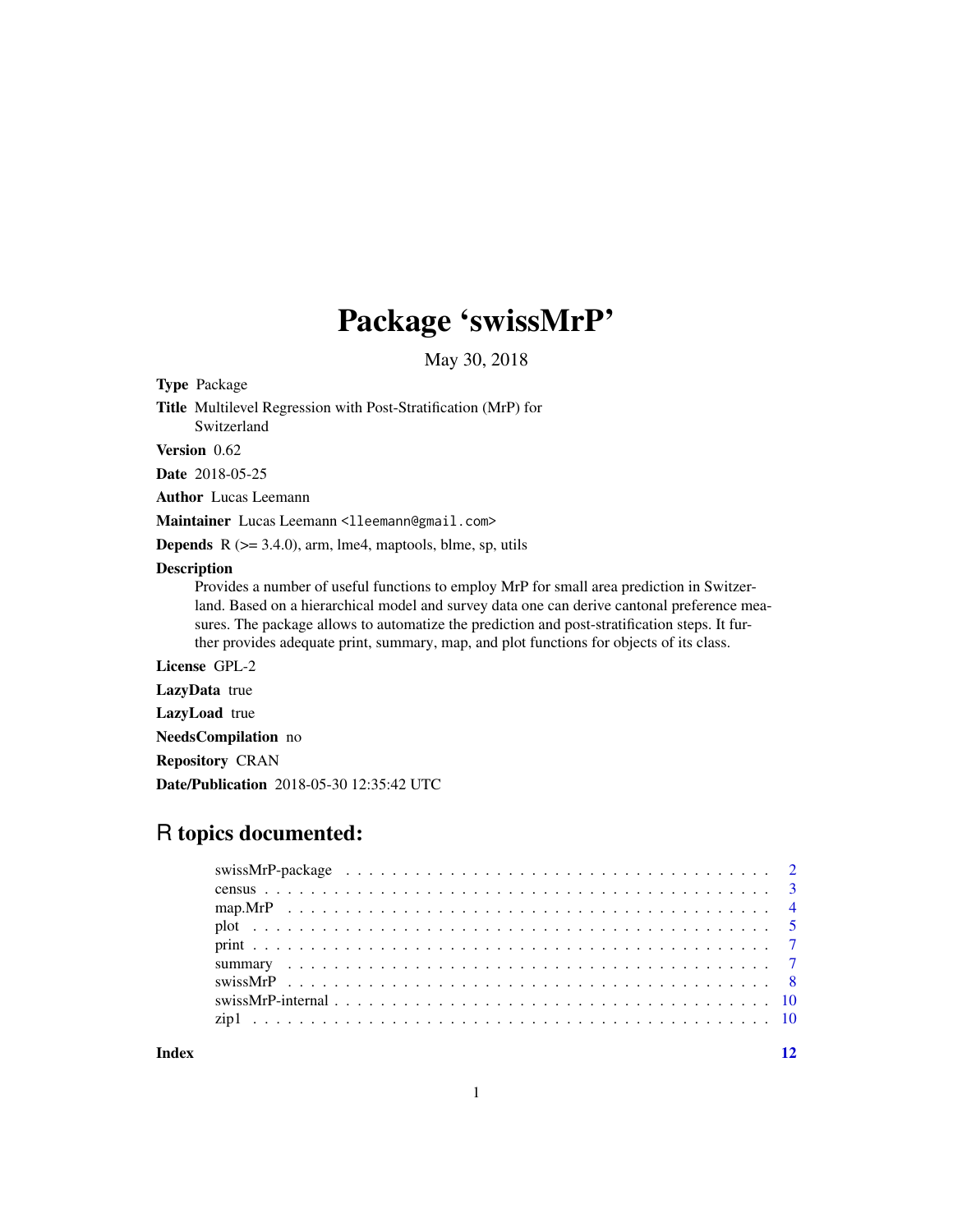<span id="page-1-0"></span>

#### Description

This package provides a number of useful functions to employ MrP for small area prediction in Switzerland. Based on a hierarchical model (based itself on survey data) one can derive cantonal preference measures. The package allows to automatize the prediction and post-stratification steps. It further provides adequate print, summary, map, and plot functions for objects of its class.

#### Details

| Package: | swissMrP   |
|----------|------------|
| Type:    | Package    |
| Version: | 0.1        |
| Date:    | 2018-26-05 |
| License: | $GLP-2$    |

#### Note

This package was originally written for students of the University of Zurich (Fall 2013). The functions and data make this package a useful resource for anybody implementing MrP on Swiss data.

#### Author(s)

Lucas Leemann <lleemann@gmail.com>

#### References

Gelman, Andrew and Thomas C. Little. 1997. Poststratification Into Many Categories Using Hierarchical Logistic Regression. *Survey Research* 23:127-135.

Jeffrey Lax and Justin Phillips. 2009. How Should We Estimate Public Opinion in The States? *American Journal of Political Science* 53 (1), 107-121.

Leemann, Lucas and Fabio Wasserfallen. 2016. The Democratic Effect of Direct Democracy. *American Political Science Review* 110(4): 750-762.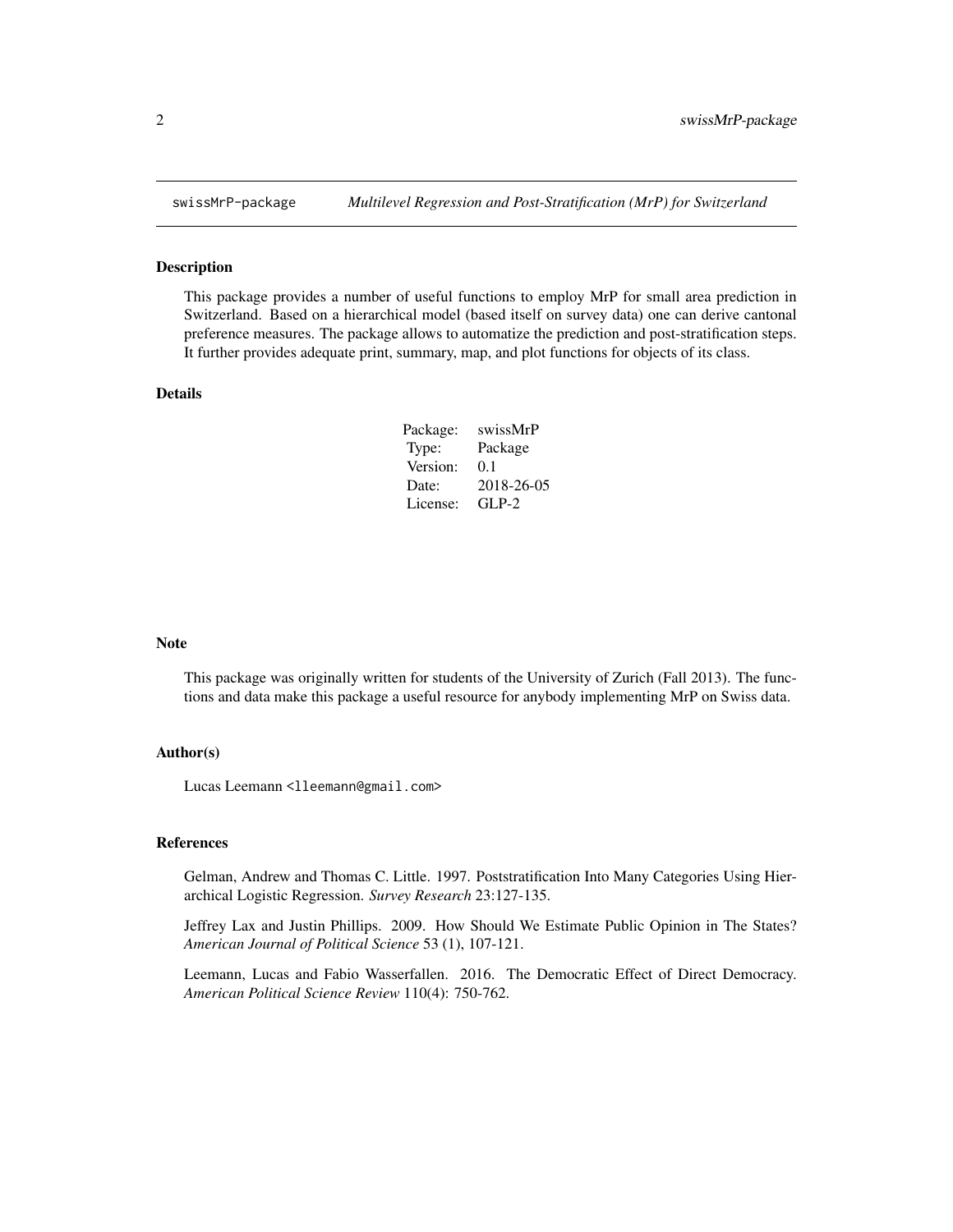<span id="page-2-0"></span>

#### Description

The file contains the cenus information which was retrieved from the BfS (Federal Statistical Office). It consists of three variables; age (4 groups), gender, and education (6 groups) - see details for more information.

#### Usage

data(census)

# Format

The format is: List of 2 Elements

\$ census48.MAZH2013: Matrix 48\*26 (48 ideal types, 6\*4\*2) and 26 cantons. The 26 columns represent the 26 cantons, the 48 rows represent all possible combinations.

| group    | educ | age            | gender         |
|----------|------|----------------|----------------|
| row 1:   | 1    | 1              | 1              |
| row $2:$ | 1    | 1              | 2              |
| row 3:   | 1    | 2              | 1              |
| row $4:$ | 1    | $\overline{c}$ | $\overline{2}$ |
| row 5:   | 1    | 3              | 1              |
| row 6:   | 1    | 3              | 2              |
| row 7:   | 1    | 4              | 1              |
| row 8:   | 1    | 4              | 2              |
| row 9:   | 2    | 1              | 1              |
|          |      |                |                |
| row 46:  | 6    | 3              | 2              |
| row 47:  | 6    | 4              | 1              |
| row 48:  | 6    | 4              | 2              |
|          |      |                |                |

\$ INFO : see census\$INFO

# Details

Education: (1 - if only mandatory school or NA), (2 - Apprenticeship), (3 - High School Diploma or teachers' school), (4 - Higher education, germ: hoehere Fachausbildung), (5 - higher education 2, germ: hoehere Fachschule), (6 - Federal technical Institutes or University of apllied sciences), (7 - University). Age (1: 0-34, 2: 35-49, 3: 50-64, 4: 64-). Woman (0 man, 1 woman).

#### Source

BfS. Bundesamt fuer Statistik.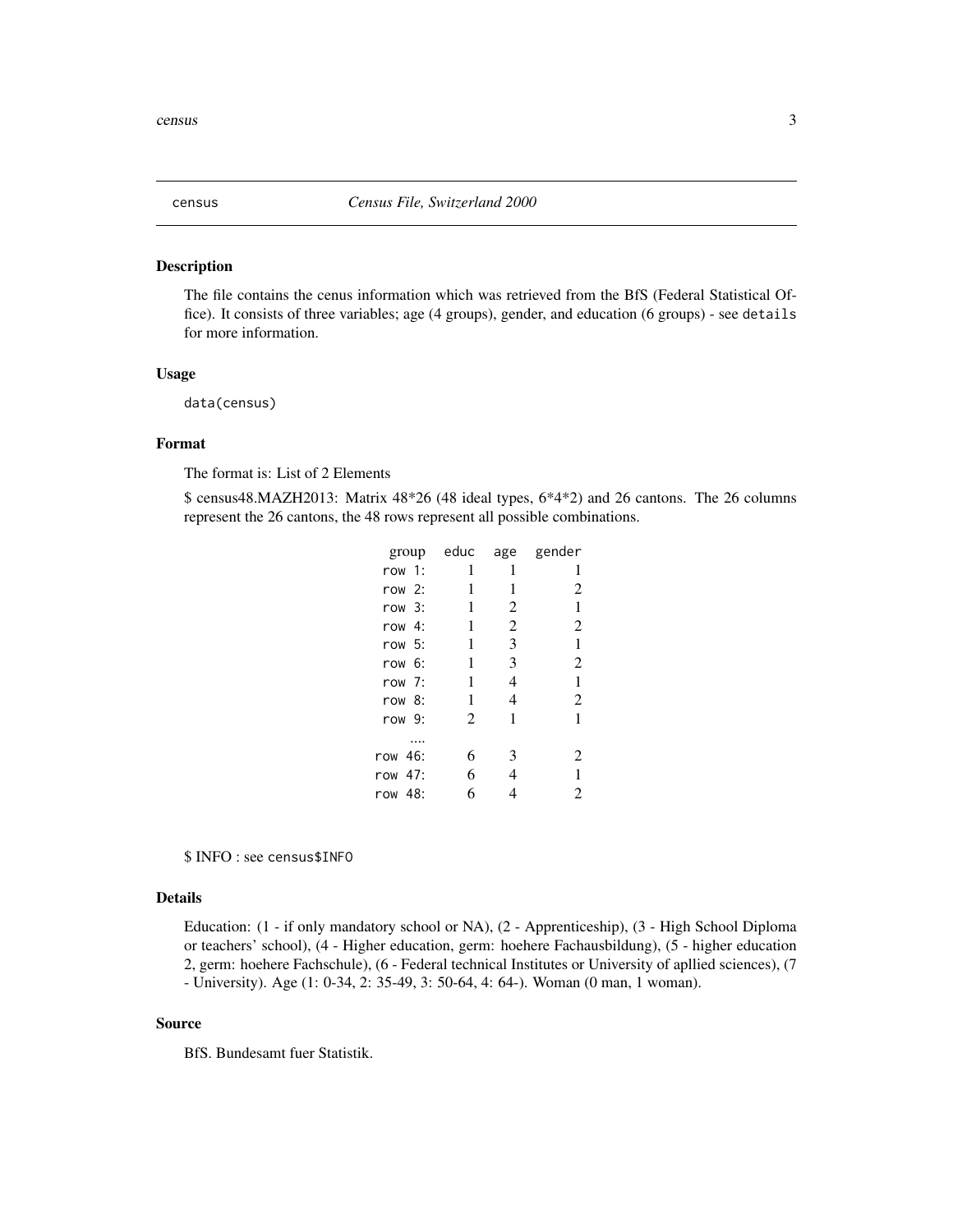# <span id="page-3-0"></span>References

Bundesamt fuer Statistik (BfS). 2000. Eidgenoessische Volkszaehlung 2000; Abschlussbericht zur Volkszaehlung.

#### Examples

```
# How many young men with no higher education than mandatory schooling live in
# the cantons ZH, BE, and LU?
data(census)
census$census48.MAZH2013[1:3,1] # 1st column is ZH
```
<span id="page-3-1"></span>

map.MrP *Map for MrP Estimates*

### Description

This is a simple wrapper that reads in shape files and creates an ordinary map. The displayed map will show the intensity of support for each canton.

### Usage

```
map.MrP(x, colors.m, threshold, main, labels = TRUE, legend.text1, legend.text2, ...)
```
#### Arguments

| $\boldsymbol{\mathsf{x}}$ | The output object from swissMrP whether it is a vector or a matrix (the latter if<br>simulations were ran in swissMrP).                                                                                                                                                                                                                                    |
|---------------------------|------------------------------------------------------------------------------------------------------------------------------------------------------------------------------------------------------------------------------------------------------------------------------------------------------------------------------------------------------------|
| colors.m                  | Vector of colors to be used in increasing order. If the user does not supply any<br>colors, the plot will use a default option (from red to green).                                                                                                                                                                                                        |
| threshold                 | Vector. By default the map breaks support in ten equal-sized intervals. If one<br>supplies colors, the support will be broken into length (colors.m) equal in-<br>tervals. If the user wishes to change the intervals this is done by supplying a<br>vector with interval boundaries starting with 0. For <i>n</i> intervals one needs $n+1$<br>bondaries. |
| main                      | User may specify a title for the plot.                                                                                                                                                                                                                                                                                                                     |
| labels                    | Logical. User may specify whether labels should be written automatically or if<br>they should be omitted.                                                                                                                                                                                                                                                  |
| legend.text1              | User may specify a legend, e.g. Support Smoking Ban to declare what the colors<br>indicate.                                                                                                                                                                                                                                                                |
| legend.text2              | Like legend. text1, offers a second line.                                                                                                                                                                                                                                                                                                                  |
| $\ddots$ .                | additional arguments to be passed to the low level plotting functions.                                                                                                                                                                                                                                                                                     |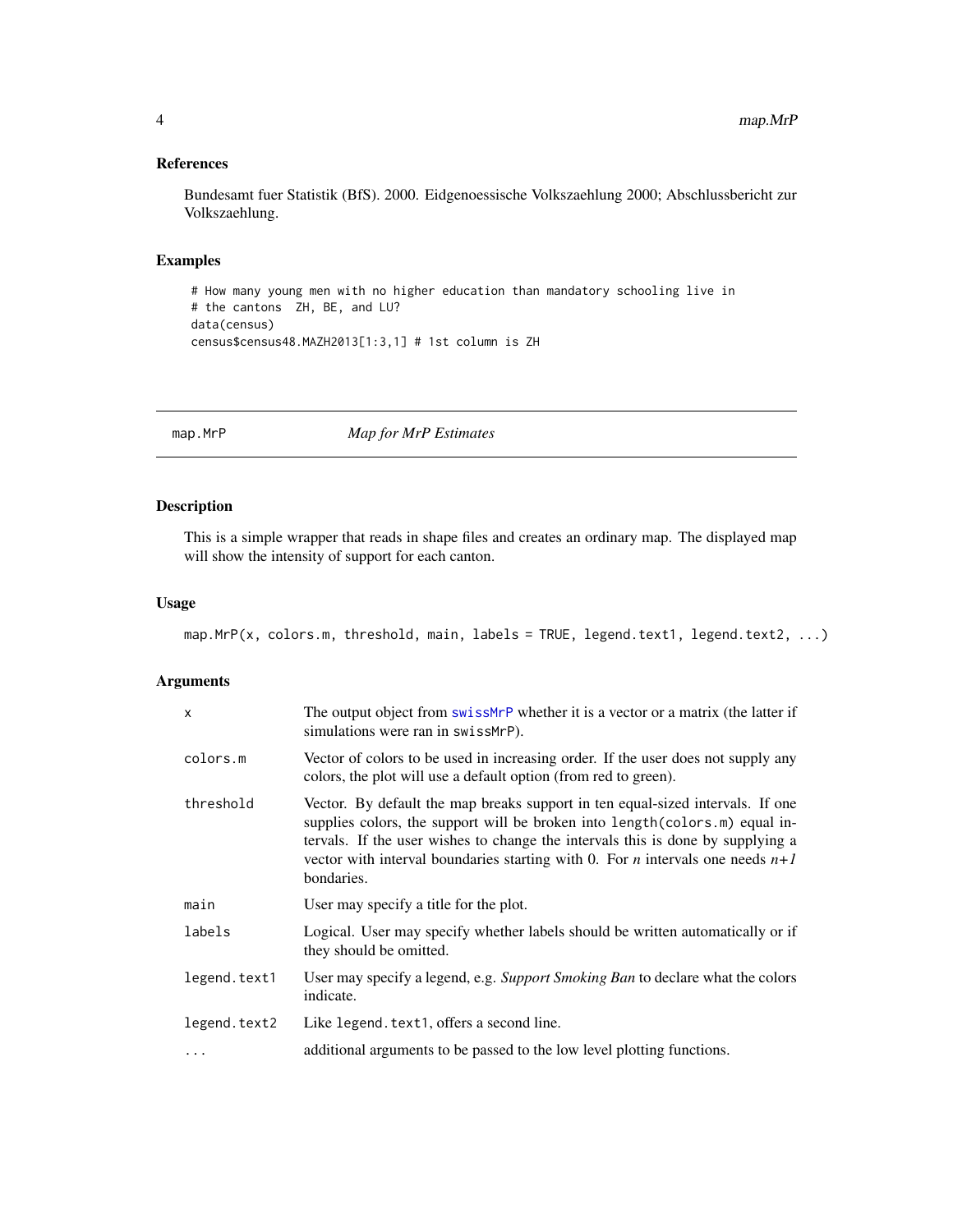<span id="page-4-0"></span>plot 5

# Note

The shape files for this command are from the Swiss government (Swiss Federal Statistics Office, 2013.). While this function only needs the cantonal boundaries one can also download the shape files for municipality boundaries at the above mentioned URL. The actual mapping is done with the plot command based on elements from the maptools package.

# Author(s)

Lucas Leemann

#### See Also

[zip1](#page-9-1) [swissMrP](#page-7-1)

# Examples

```
# Vanilla example
fake.pref <- runif(26)
class(fake.pref) <- "swissMrP"
map.MrP(fake.pref, main="This Map Shows Random Data",
        legend.text1="Support for Anything")
## changing intervals
map.MrP(fake.pref,
        threshold=c(0,0.3,0.45,0.48,0.49,0.5,0.51,0.52,0.55,0.7,1))
## no labels
map.MrP(fake.pref, main="This Map Shows Random Data",
        legend.text1="Support for Anything", labels=FALSE)
## specify different colors and less groups
map.MrP(fake.pref, main="This Map Shows Random Data",
        legend.text1="Support for Anything",
        colors.m=c("skyblue","skyblue1","skyblue2","skyblue3",
        "slateblue","slateblue1","slateblue2"))
```
plot *Plots* swissMrP *Objects*

#### Description

This function plots the results of [swissMrP](#page-7-1).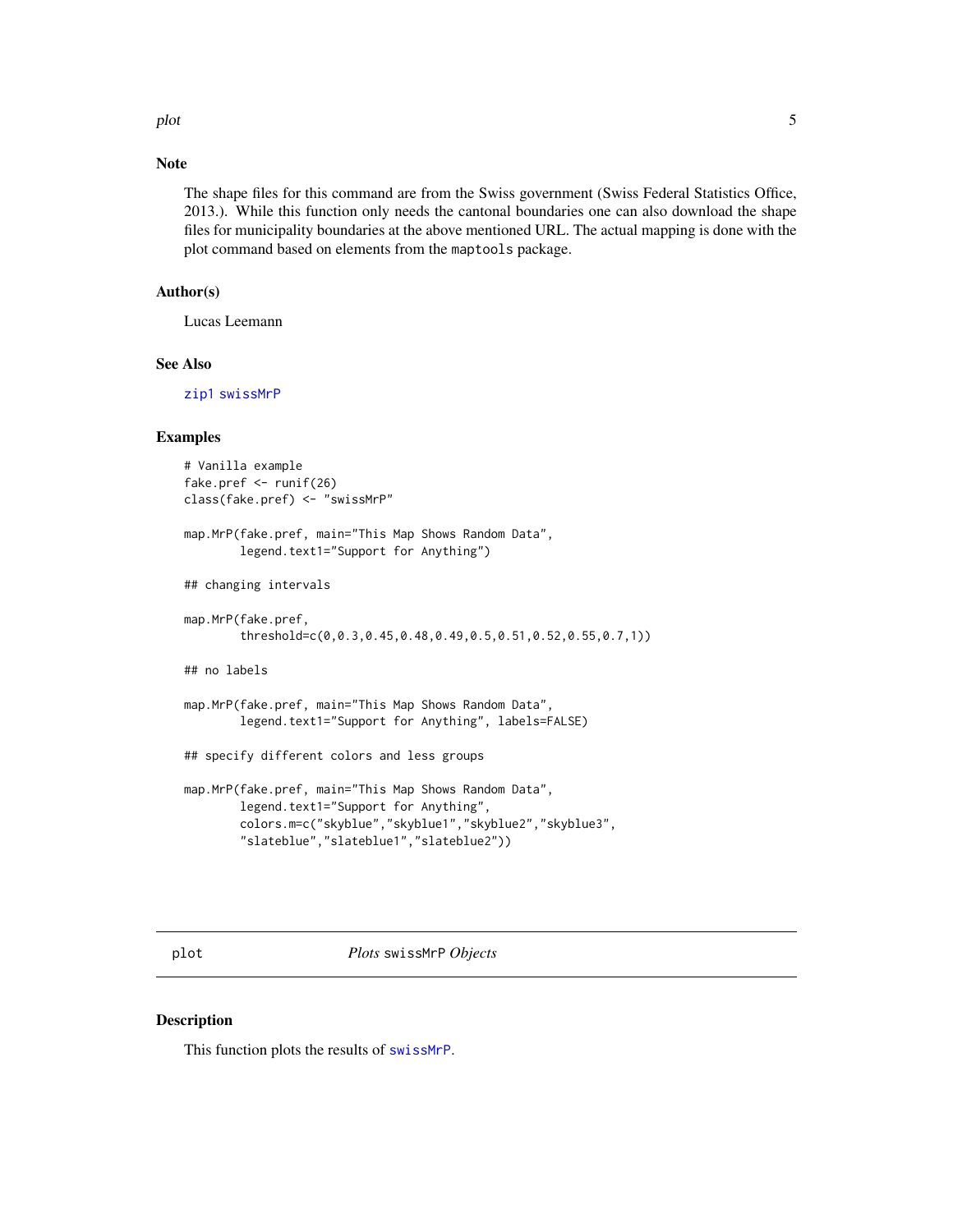# <span id="page-5-0"></span>Usage

```
## S3 method for class 'swissMrP'
plot(x, conf.int = 0.95, col, design.dot = TRUE, lab, ...)
```
# Arguments

| x          | Object returned from swissMrP().                                                                                                                |
|------------|-------------------------------------------------------------------------------------------------------------------------------------------------|
| conf.int   | Confidence interval that should be displayed. Only meaningful if x is a matrix<br>with dimensions $26*$ Number. sim.                            |
| col        | Color for plot.                                                                                                                                 |
| design.dot | Logical. If design.dot=TRUE the plot will display dots. If design.dot=FALSE<br>the plot will display the cantonal abbreviations (ZH, BE, LU, ). |
| lab        | Label for x-axis. If there is no user specified label the default is Degree of<br>Estimated Support.                                            |
| $\cdot$    | Further graphical arguments can be used, e.g. main to specify a title.                                                                          |

# Details

The design, when design.dot=FALSE, was added for Fabio Wasserfallen.

# Author(s)

Lucas Leemann, <lleemann@gmail.com>

# See Also

[swissMrP](#page-7-1), [map.MrP](#page-3-1)

#### Examples

```
# fake data example
vec <- pnorm(rnorm(26))
class(vec) <- "swissMrP"
plot(vec, design.dot=FALSE, main="Simulated Data",
            lab="Heterogeneous Preferences", col="green")
plot(vec, design.dot=TRUE, main="Simulated Data",
            lab="Heterogeneous Preferences", col="blue")
```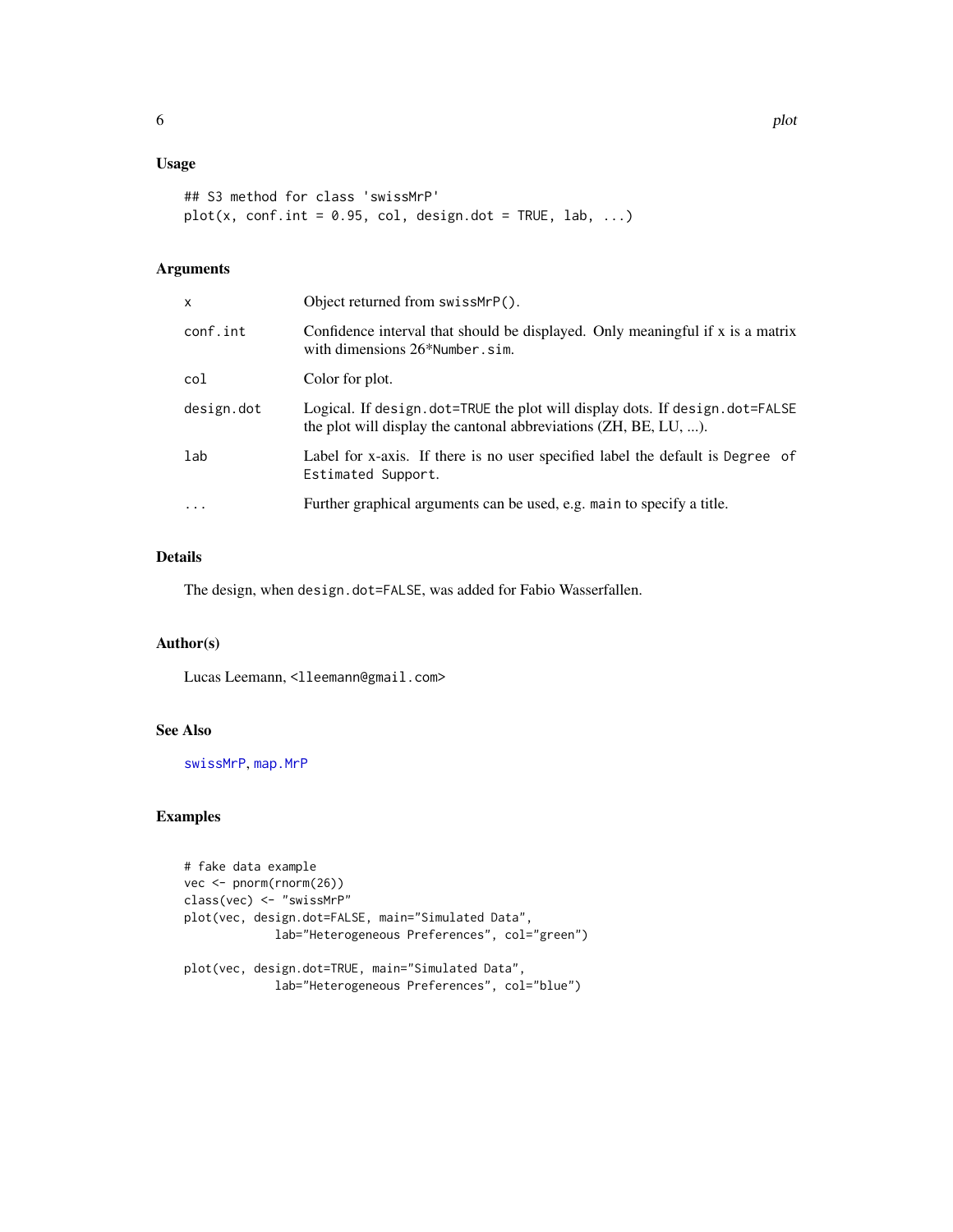<span id="page-6-0"></span>

# Description

Prints.

# Usage

## S3 method for class 'swissMrP'  $print(x, \ldots)$ 

### Arguments

|          | An object of class swissMrP.                         |
|----------|------------------------------------------------------|
| $\cdots$ | additional arguments to be passed to print function. |

# Author(s)

Lucas Leemann

# See Also

[swissMrP](#page-7-1)

# Examples

```
## fake data
fake.est <- runif(26)
class(fake.est) <- "swissMrP"
print(fake.est)
```
summary *Summary Function for* swissMrP *Objects*

# Description

Provides the lowest, the two median, and the highest estimates of public support based on the MrP results.

# Usage

## S3 method for class 'swissMrP' summary(object,...)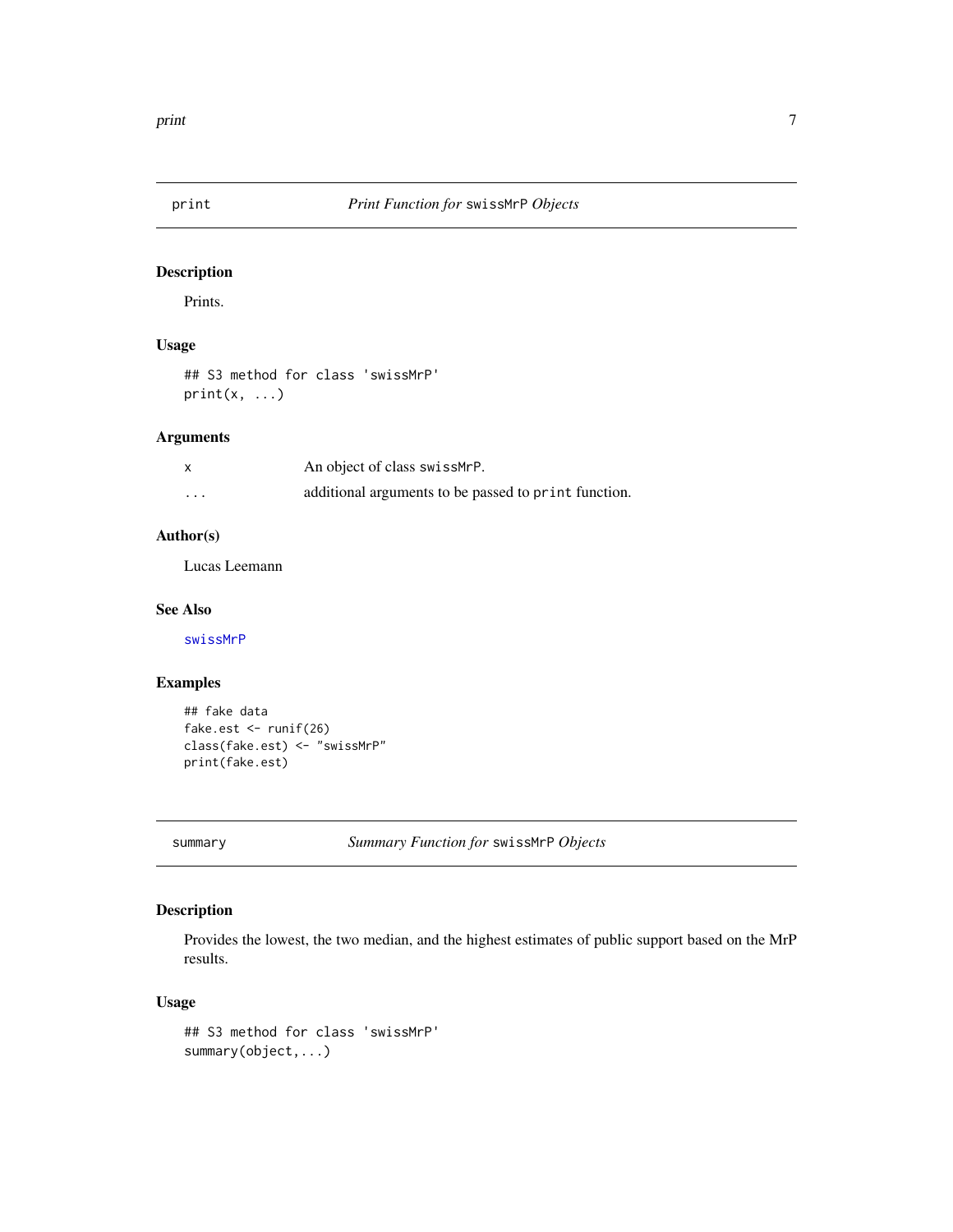### <span id="page-7-0"></span>Arguments

| object | An object generated by swissMrP.                       |
|--------|--------------------------------------------------------|
| .      | additional arguments to be passed to summary function. |

### Author(s)

Lucas Leemann <lleemann@gmail.com>

#### See Also

[swissMrP](#page-7-1)

#### Examples

```
## fake data example
fake \leftarrow runif(26)
class(fake) <- "swissMrP"
summary(fake)
```
<span id="page-7-1"></span>swissMrP *Multilevel Regression with Poststratification for the 26 Swiss Cantons*

# Description

This function provides cantonal estimates of public support based on the MrP procedure. Specifically: this function caries out the third (prediction) and forth step (post-stratification) of MrP.

### Usage

swissMrP(response.model, augment.data = NA, augment.row = 0, uncertainty = FALSE, Number.sim = 1000, region)

# Arguments

|              | response model The output object of glmer or blmer where one estimates a hierarchical model<br>with random effects for: age, education, gender, canton, and region. One<br>can include any level 2 predictors.                                                                                                                                                                                                                                                                                                                                                                                                                      |
|--------------|-------------------------------------------------------------------------------------------------------------------------------------------------------------------------------------------------------------------------------------------------------------------------------------------------------------------------------------------------------------------------------------------------------------------------------------------------------------------------------------------------------------------------------------------------------------------------------------------------------------------------------------|
| augment.data | In case one uses survey data for the generation of response, model which does<br>not have any respondents from one or more cantons there is a problem. The<br>function does not know the values of the level 2 explanatory variables in the<br>response model and would hence produce NA's or wrong results. Users can<br>supply the missing information as augment. data. If a canton is missing it will<br>be a vector, if more than one is missing it is a matrix where the number of rows<br>equals the number of missing cantons. For each level 2 variable one adds a<br>column (see example) and a preceeding column of 1's. |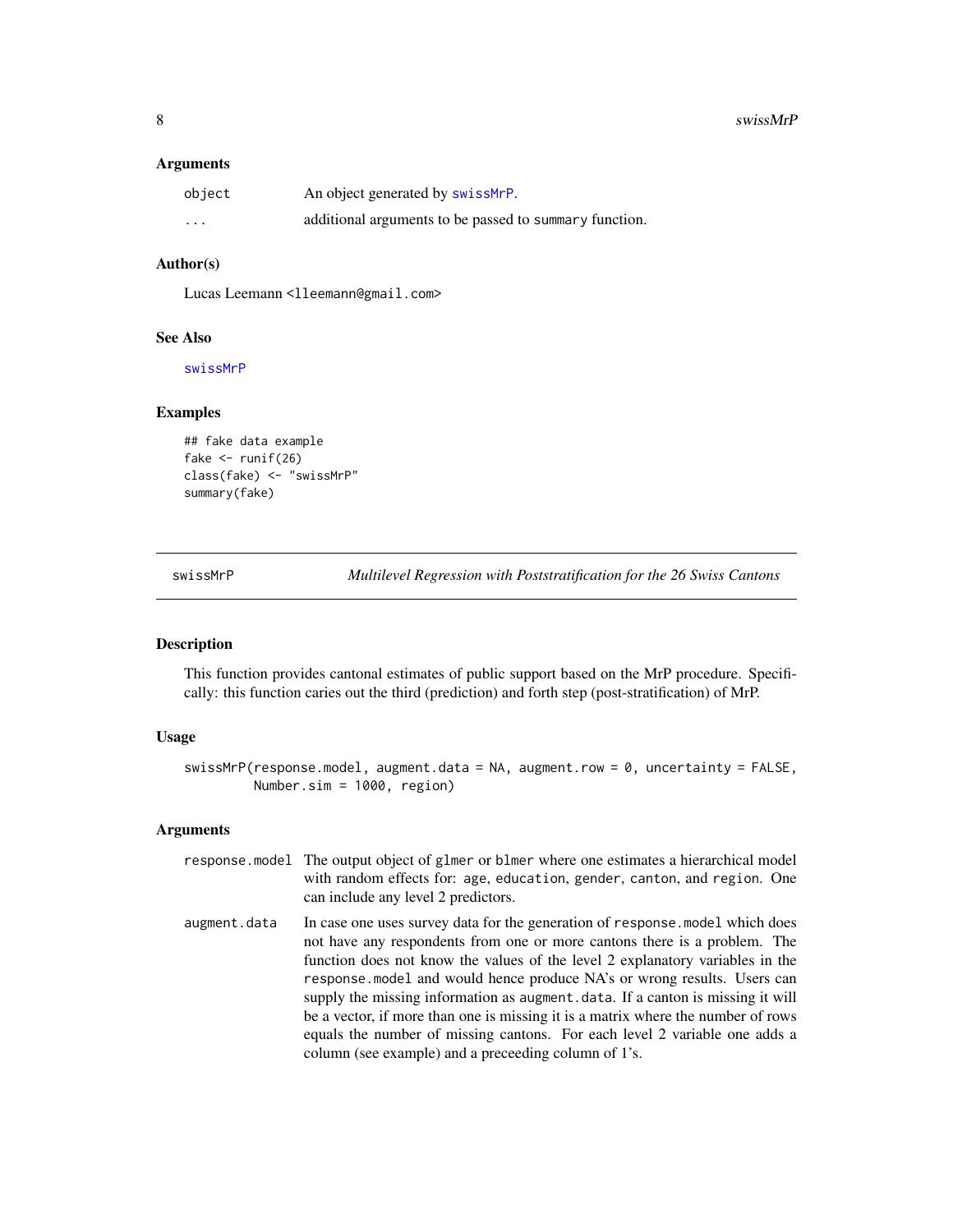#### swissMrP 9

| augment.row | Integer, between 1 and 26. Indicates the row or rows where the augment.data<br>will be inserted. If data is missing for BE (second canton) and LU (third canton)<br>one will have to supply a vector $c(2,3)$ .                                                                                                                                                                                                                                                                                                                     |
|-------------|-------------------------------------------------------------------------------------------------------------------------------------------------------------------------------------------------------------------------------------------------------------------------------------------------------------------------------------------------------------------------------------------------------------------------------------------------------------------------------------------------------------------------------------|
| uncertainty | Logical. If uncertainty=TRUE the function will run Number.sim simulations<br>to obtain a measure of uncertainty for each cantonal prediction.                                                                                                                                                                                                                                                                                                                                                                                       |
| Number.sim  | Integer. Number of simulations to be run for uncertainty measure. Default is set<br>to 1000.                                                                                                                                                                                                                                                                                                                                                                                                                                        |
| region      | Vector. The regional grouping is based on the large regions in Switzerland (see<br>Leemann and Wasserfallen, 2013). But for certain questions and models alter-<br>native groupings could be beneficial. The user can supply a vector (length 26)<br>with integers from 1 to the maximal number of distict regions whereas the first<br>element indicates the regional group of ZH, the second element implies the re-<br>gional group of BE,  etc. (it is the standard order of cantons used by the<br>Federal Statistics Office.) |

#### Value

Creates an object of class swissMrP. A list where the first element is a vector of length 26 (an estimate for each of the 26 cantons).

# Author(s)

Lucas Leemann <lleemann@gmail.com>

#### References

Gelman, Andrew and Thomas C. Little. 1997. Poststratification Into Many Categories Using Hierarchical Logistic Regression. *Survey Research* 23:127-135.

Jeffrey Lax and Justin Phillips. 2009. How Should We Estimate Public Opinion in The States? *American Journal of Political Science* 53 (1), 107-121.

Leemann, Lucas and Fabio Wasserfallen. 2016. The Democratic Effect of Direct Democracy. *American Political Science Review* 110(4): 750-762.

#### Examples

```
library(lme4)
### Fake data
err.ind <- rnorm(1000,sd=4)
woman <- sample(c(0,1),replace=TRUE,size=1000)
age <- sample(c(1:4),replace=TRUE,size=1000)
education <- sample(c(1:6),replace=TRUE,size=1000)
cantonnr <- sample(c(1:26),replace=TRUE,size=1000)
region <- sample(c(1:7),replace=TRUE,size=1000)
x <- cbind(rnorm(26),rnorm(26)); err.con <- rnorm(26,sd=4); X <- matrix(NA,1000,2)
for (q \in 1:1000) \{ X[q, ] \leftarrow c(x[cantonnr[q]], err.com[cantonnr[q]]) \}y.fake <- X[,1] +X[,2] + woman+age+education+cantonnr+region + err.ind
y <- rep(0,length(y.fake))
y[y.fake>mean(y.fake)]<-1
```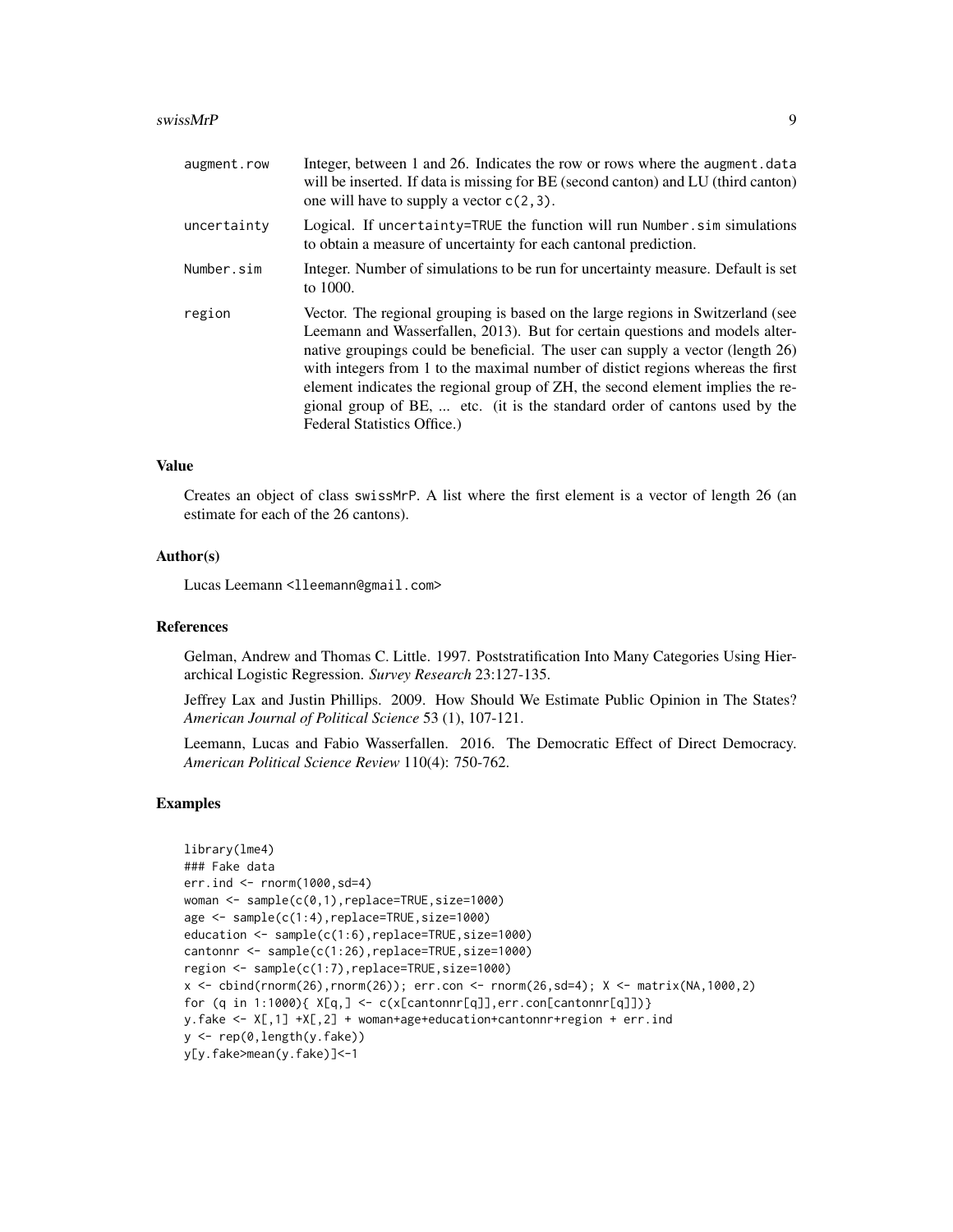```
10 zip1
```

```
model1 <- glmer(y ~ X[,1] +X[,2] + (1|woman) + (1|education) + (1|age) + (1|cantonnr)
                + (1|region), family=binomial(probit))
# use the MrP function
mrp1 <- swissMrP(model1)
## Here is an example if two cantons (10,22; FR & VD) are missing
mrp2 <- swissMrP(model1,
augment.data=matrix(c(c(1,2,-1),c(1,1,-5)),2,3, byrow=TRUE),
augment.row=c(10,22))
```
swissMrP-internal *Internal swissMrP Functions*

#### Description

Internal swissMrP functions

#### Usage

...

# Details

These are not to be called by the user (or in some cases are just waiting for proper documentation to be written). This is a test.

<span id="page-9-1"></span>zip1 *Shape Files for Swiss Cantons*

#### Description

The shape files are from the Swiss government (Swiss Federal Statistics Office, 2013).

#### Usage

data(zip1)

# Format

@ students: shape files are slightly more involved as they are SpatialPolygonsDataFrame objects. You should most likely not have to work with the files themselves.

# Details

If you are looking at this help file then chance is that something went wrong :-(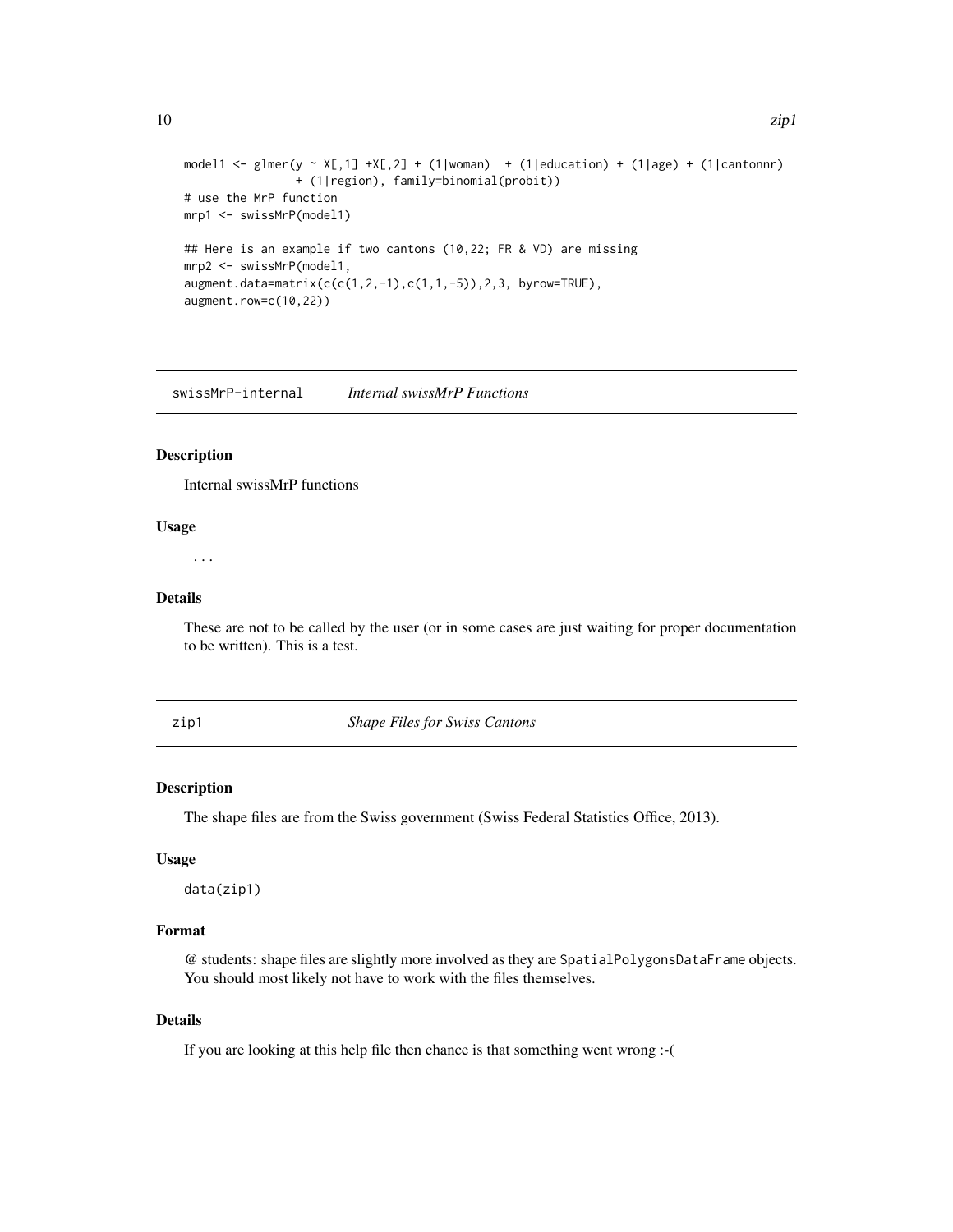#### $zip1$  11

# Source

Swiss Federal Statistics Office, 2013.

# Examples

# A map of the 26 Swiss cantons: plot(zip1)